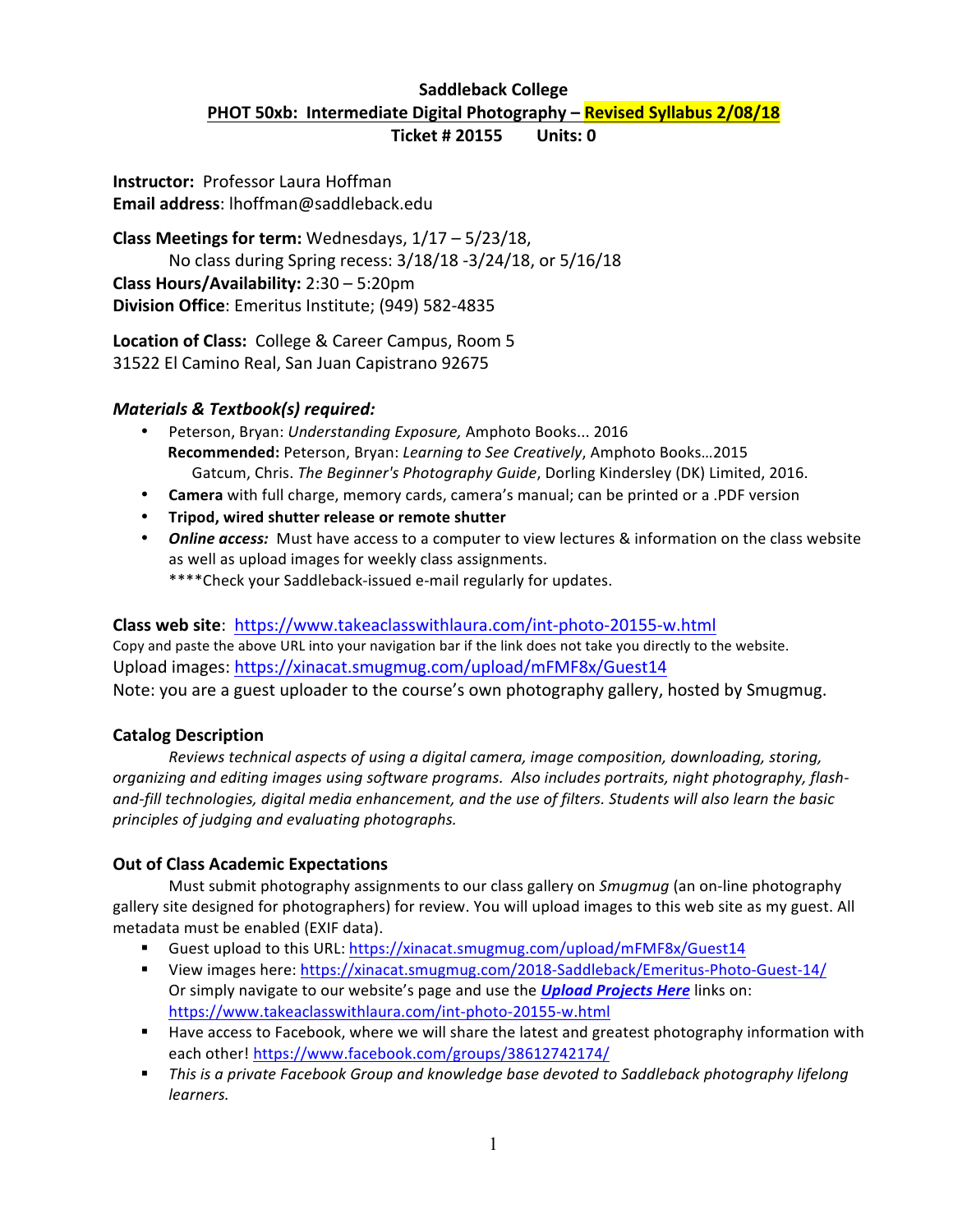Back up all work on flash drive (supplied) or external hard drives.

#### **Course Requirements & Grading Criteria:**

You will get the most out of this course with regular attendance and active participation, which includes uploading each assignment to the class gallery and taking part in class discussions and constructive critiques. Please e-mail me if you have to miss class (travel, doctor appointments, illness) in the first few weeks so I will not drop you from the class. Thank you in advance for communicating with me.

#### **Prerequisites:**

Highly recommend students first take Phot 50xa Beginning Photography class before taking this Intermediate Digital Photography class.

## **Course Outline: Weekly Topics and Readings**

Below are the tentative dates and themes for each week of class. Please complete the readings for each week **before** our meetings for that week.

\*\*\*Always bring your camera (completely charged) and manual to class unless indicated.

| Week/Date | <b>Topics/ Readings/Activities</b>                          | <b>Due Dates/Deadlines</b>       |
|-----------|-------------------------------------------------------------|----------------------------------|
| Week 1    | Introduction to class, determine level of expertise.        | Download course syllabus         |
| 1/17/18   | Camera control review: the role of ISO, Aperture &          | and bring to class. Order        |
|           | shutter controls. Summer & Fall Cover challenge             | textbooks. Bring camera -        |
|           | Read chapter 1: Defining Exposure in text Pp. 1-27          | fully charged.                   |
| Week 2    | Time of day case study                                      | <b>Time of Day Case Study</b>    |
| 1/24/18   | Read chapter on Light: Pp. 86-91; see Pp. 89-90             | Project due Upload up to 5       |
|           | Managing long exposures                                     | images, labeled with time of     |
|           | Introduce: Fun with optics project                          | day to class gallery on          |
|           |                                                             | Smugmug.                         |
| Week 3    | Review results from Time of Day case study project;         | <b>Time of Day Case Study</b>    |
| 1/31/18   | constructive critique                                       | Project: review                  |
|           | Fun with optics: prisms, special effect filters and crystal | continued.                       |
|           | balls - continued                                           |                                  |
| Week 4    | Review results: Fun with Optics project                     | <b>Fun with Optics - spheres</b> |
| 2/07/18   | <b>Filters</b>                                              | Project is due                   |
|           |                                                             | Upload to class gallery          |
| Week 5    | Review results: Fun with Optics project                     | <b>Fun with Optics - prisms</b>  |
| 2/14/18   | Bring tripod and "hands-off" shutter releases to class.     | Project is due                   |
|           | Disussion: Photography in the rain.                         | Upload to class gallery          |
|           | Backlighting. Bring Polarizer filters to class              |                                  |
| Week 6    | Review Make it Rain case study                              | <b>Make it Rain Case Study</b>   |
| 2/21/18   | Backlighting, exposure time                                 | Project is due                   |
|           | Read page 83 within "Shutter Speed" chapter                 | Complete suggested               |
|           | Review Rain project.                                        | readings. Field trip             |
|           | Macro techniques                                            | signed waivers due.              |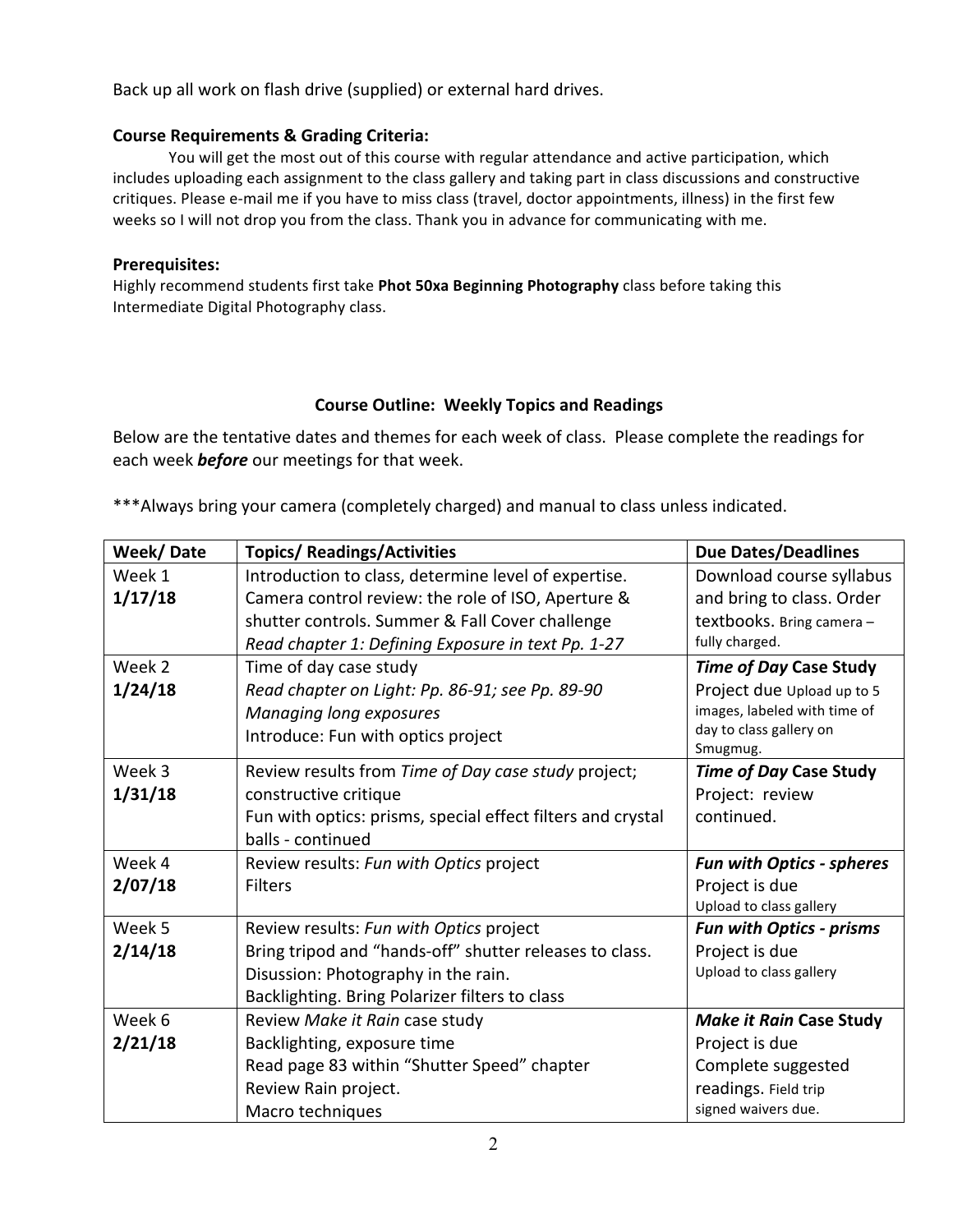| Week 7  | Low light photography, tripods, wired vs. remote          | Macro in the Rain project                                   |
|---------|-----------------------------------------------------------|-------------------------------------------------------------|
| 2/28/18 | shutters                                                  | due                                                         |
|         |                                                           | Upload to class gallery                                     |
|         | Bring tripod and "hands-off" shutter releases to class.   | Complete suggested                                          |
|         | Flash techniques; painting with light                     | readings: chapter on light                                  |
|         |                                                           | and flash in text;                                          |
|         |                                                           | Pp. 142-167                                                 |
| Week 8  | Introduction to Photo Editing                             | Filter Case Study due.                                      |
|         |                                                           |                                                             |
| 3/07/18 | Filters: Polarizers, ND; filters in Photoshop             | Complete suggested                                          |
|         | Good vs. evil high dynamic range (HDR) photography        | readings; Pp. 132-135                                       |
|         | Zone system explained. BW Photo; Introduce the            |                                                             |
|         | Problem of the Skies and how to solve them. Sky           |                                                             |
| Week 9  | libraries                                                 |                                                             |
|         | Field trip: Changing lighting at Laguna Beach, Heisler    |                                                             |
| 3/14/18 | Park                                                      | Field trip!!                                                |
|         | Paint with Light!                                         |                                                             |
|         | Golden hour, Blue Time, Fun with Optics photography       |                                                             |
|         | 375 Cliff Drive, Laguna Beach, CA 92651-2332              |                                                             |
|         | 4:30 - 7:30 MEET at Gazebo behind Heisler Park by         |                                                             |
|         | 4:15pm. Sunset time is 6:58pm.                            |                                                             |
| Week 10 | No class; campus is closed: Spring break for Saddleback   |                                                             |
| 3/21/18 | College                                                   |                                                             |
| Week 11 | Review results from location photography shoot            | Upload 3 best images                                        |
| 3/28/18 | Review Golden hour, Blue Time, low light photography      | from field trip. Include 1                                  |
|         | techniques                                                | paint-with-light and label                                  |
|         | Summer Cover Challenge is due                             | images. Summer cover is<br>due                              |
|         | Introduce Close up Portrait project                       |                                                             |
| Week 12 | No class; campus is closed: spring break for Capo USD     |                                                             |
| 4/4/18  |                                                           |                                                             |
| Week 13 | Adobe Photoshop demo                                      | Close up Portrait project                                   |
| 4/11/18 | Photo montage techniques                                  | is due.                                                     |
|         | Guided hands-on experience in computer lab.               | Bring in sky library and                                    |
|         | Point of View (POV) project: Seeing the world differently | landscapes - bring on<br>supplied flash drive.              |
|         | from unique vantage points                                |                                                             |
| Week 14 | Review results from Image Editing Challenge               | <b>POV Project due: Review</b>                              |
| 4/18/18 | Photo montage techniques: Surrealism Project              | <b>Upload Editing Challenge</b>                             |
|         | Guided hands-on experience in computer lab.               | <b>Before and After Due -</b><br>label images: Before After |
|         | Problem of the sky: solved!                               | Upload to class gallery                                     |
| Week 15 | History of photography presentation                       | Continue review of POV,                                     |
| 4/25/18 | Prepare for field trip.                                   | Before and After                                            |
|         |                                                           |                                                             |
| Week 16 | Field trip #2: House of Photographic Arts, 2:30           | Field trip!!                                                |
| 5/02/18 | 27182 Ortega Hwy San Juan Capistrano.                     |                                                             |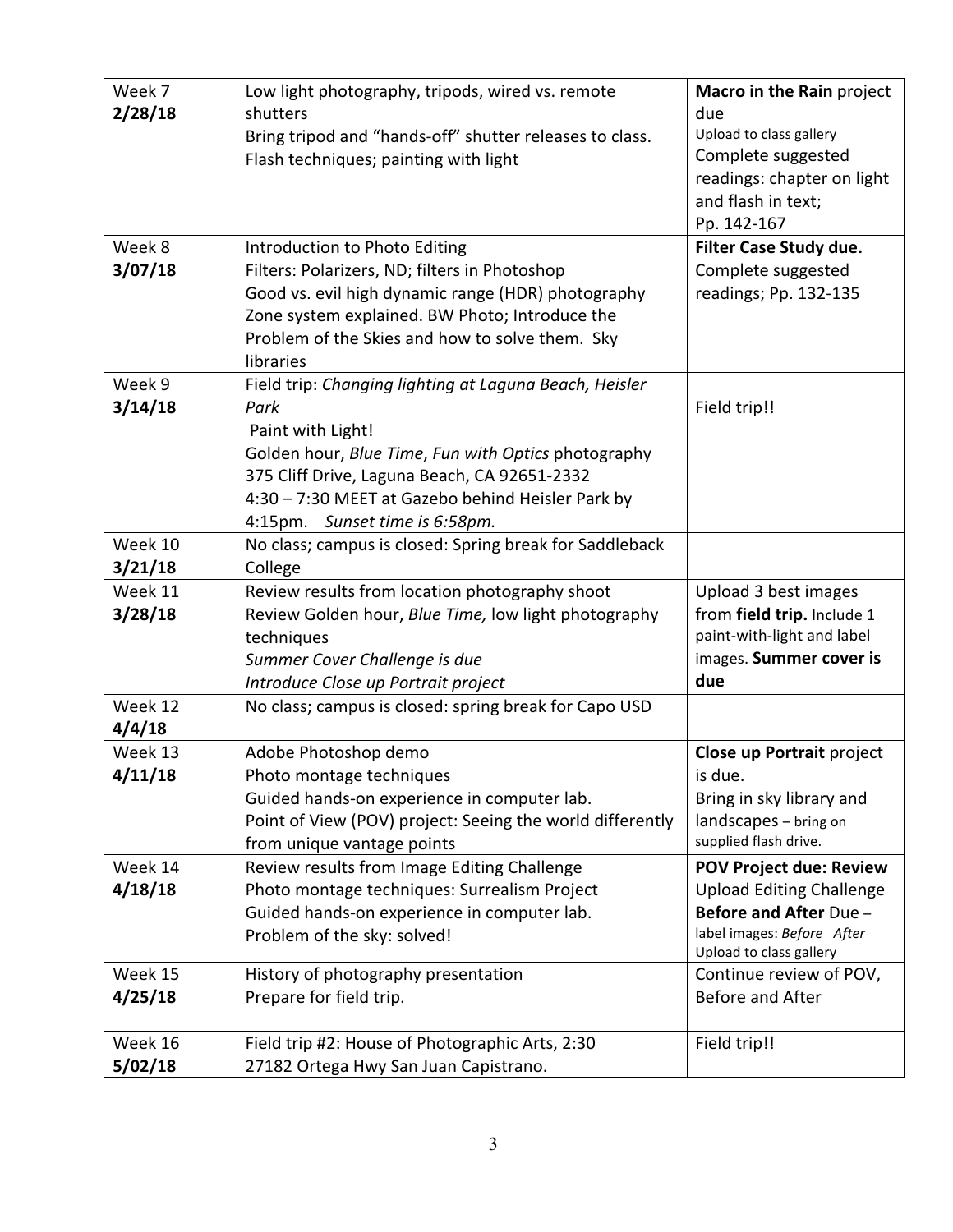| Week 17<br>5/09/18 | Retouching demo - on portraits<br>Image editing techniques, continued<br>Guided hands-on experience in computer lab. | Composit project is due.<br>Upload to class gallery<br>Bring in portrait<br>photography you wish to<br>retouch Bring on supplied<br>flash drive. |
|--------------------|----------------------------------------------------------------------------------------------------------------------|--------------------------------------------------------------------------------------------------------------------------------------------------|
| 5/16/18            | Campus is closed                                                                                                     |                                                                                                                                                  |
| Week 18<br>5/23/18 | Review results from final project and discuss how we<br>have grown as photographers                                  | Final project is due.<br>Upload to class gallery                                                                                                 |

**Field Trips:** We will enjoy two field trips. Each student must sign the school district's *Voluntary Activity Consent, Assumption of Risk, Release of Liability and Hold Harmless Agreement form in order to* participate in field trips three weeks prior to field trip dates. The form will be e-mailed to each student and will be available on our web site, take a class with laura

\*\*Due to liability reasons and Saddleback College policy, only students currently enrolled in the class can **participate in field trips. \*\*** 

#### **Reminders:**

- 1. Order books ASAP recommend Amazon.com
- 2. Order optic ASAP; crystal ball or check out a supplied "loaner" prism
- 3.  $2/28/18$ : Bring your tripod to class.
- 4. Complete assignments: Upload only 1 image for each assignment in Smugmug by due dates, unless specified. Caption with title; naming convention below. Enable *metadata* (which tells us your aperture, shutter speed and ISO choices, as well as a wealth of other information).

(Bring back up images on flash drive every week).

#### Here is how we are sharing images:

To upload your assignment, click on:

https://xinacat.smugmug.com/upload/mFMF8x/Guest14

To see your images, click on:

https://xinacat.smugmug.com/2018-Saddleback/Emeritus-Photo-Guest-14/

This is a special guest gallery created for this class,

#### called "Emeritus Photo Guest 14."

Labeling Images: Label your images *BEFORE* you upload to class website.

- You will upload your best image and **label it** for every assignment.
- **Drag and drop** your image for each assignment (or browse).
- BE AWARE: You are a guest uploading to my gallery, therefore once your image is uploaded, you cannot edit your image or delete image. (E-mail me if you want to re-upload/delete any images)
- Labeling convention: LASTName FirstName Assignment. A few examples:  $(1<sup>st</sup>$  assignment)

**HoffmanLaura\_.jpg HoffmanLaura\_6:30am HoffmanLaura\_7:00am HoffmanLaura\_12:00noon HoffmanLaura\_4:30pm HoffmanLaura 5:00pm** (other assignments) **HoffmanLaura Macro HoffmanLaura Optic** 

Goal: to be clear about whom the maker of the image is, and what the project challenge is about.

Note: Syllabus is subject to change, based on class needs.